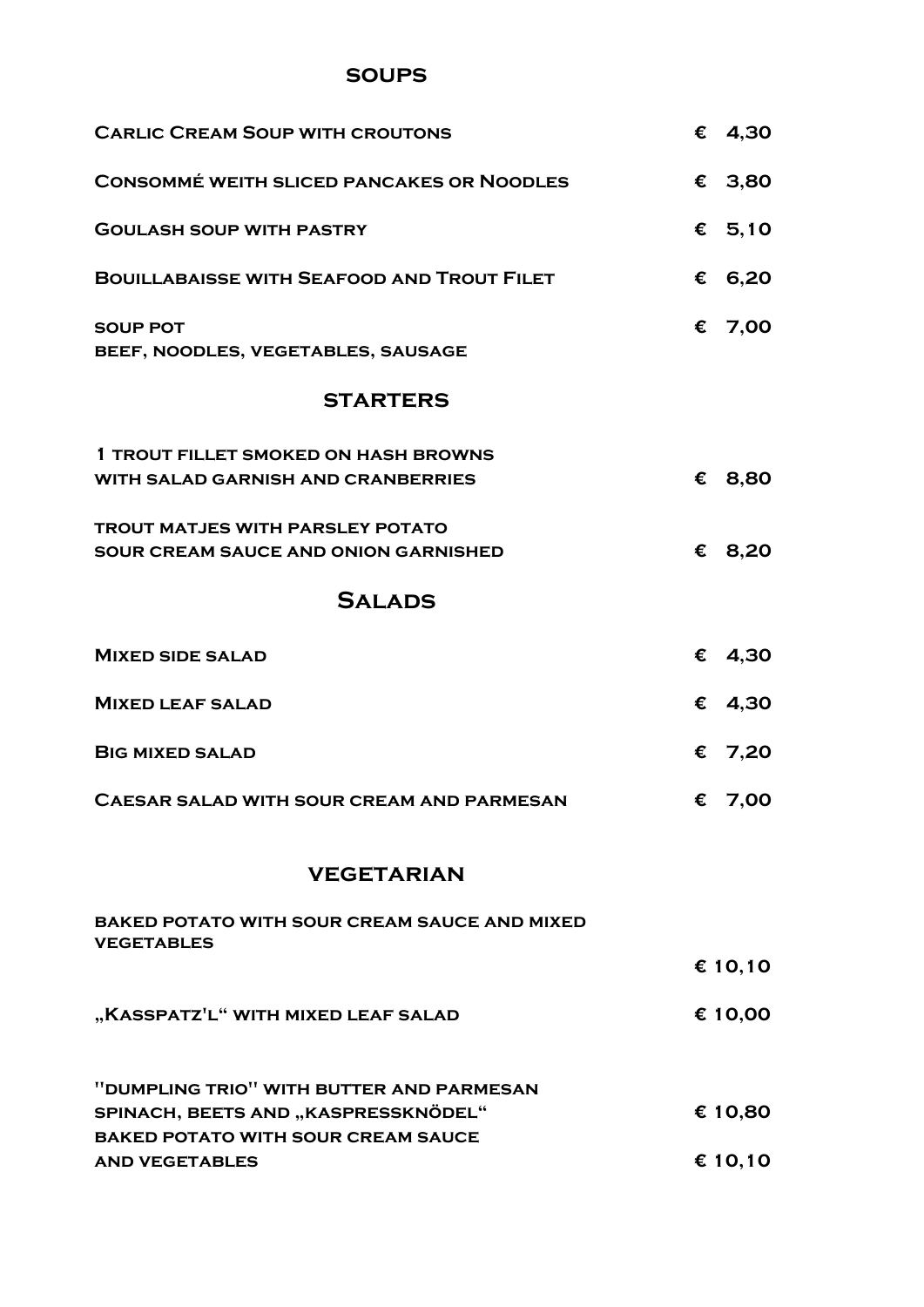### **burger**

| <b>RANCH BURGER WITH FRIES</b>                     |         |
|----------------------------------------------------|---------|
| PULLED PORK MARINATED WITH CHILI AND HONEY         | € 12,50 |
| <b>ONION, TOMATO, BACON</b>                        |         |
|                                                    |         |
| "ALMBURGER XXL" WITH FRIES                         |         |
| <b>DOUBLE MEAT, CHEESE, ONION</b>                  | € 12,80 |
|                                                    |         |
| "STOABERG" BURGER WITH CURLY FRIES AND SOUR CREAM  | € 12,40 |
| <b>MEAT WITH PARMESAN CORE</b>                     |         |
| HOT RANCHER (VERY SPICY) WITH CURLY FRIES          |         |
| BEEF, CHEESE, BACON, FRIED EGG, ONION RING         | € 12,90 |
|                                                    |         |
| "FITNESSBURGER" WITH GRILLED VEGETABLES            |         |
| TURKEY STEAK, TOMATO, ONION, SOUR CREAM SAUCE WITH |         |
| <b>CUCUMBER</b>                                    | € 12,20 |
| "BURGER RUSTIKAL" WITH POTATO WEDGES               |         |
| BEEF, MANGOCHUTNEY, CAMEMBERT, RUCCOLA, TOMATOES   |         |
| <b>AND CUCUMBERS</b>                               | € 12,90 |
|                                                    |         |
| <b>MAIN DISHES</b>                                 |         |
| <b>WIENER SCHNITZEL FROM THE PIG</b>               |         |
| <b>WITH FRIES OR PARSLEY POTATOES</b>              |         |
|                                                    | € 11,10 |
| <b>CORDON BLEU WITH FRIES</b>                      | € 13,70 |
|                                                    |         |
| "BERGSTEIGER CORDON BLEU" WITH FRIES               |         |
| <b>TILSITER, BACON, ONION</b>                      | € 14,30 |
|                                                    |         |
| <b>MIXED GRILL "ART DES HAUSES" WITH FRIES</b>     |         |
| <b>CATTLE, PIG, TURKEY</b>                         | € 15,60 |
| "BAUERNTOAST"                                      |         |
| <b>MEAT OF PORK AND BEEF ON TOAST</b>              |         |
|                                                    |         |
|                                                    |         |
| WITH CHAMPIGNON, BACON AND ONION                   | € 14,80 |
| BAKED CAMEMBERT ON SALAD LEAVES AND RAW VEGETABLES | € 11,20 |
|                                                    |         |
| "PFANDL"                                           |         |
| <b>PORK FILLET WITH "SPATZEL"</b>                  |         |
| AND CHAMPIGNON-BACON ONION SAUCE                   | € 16,70 |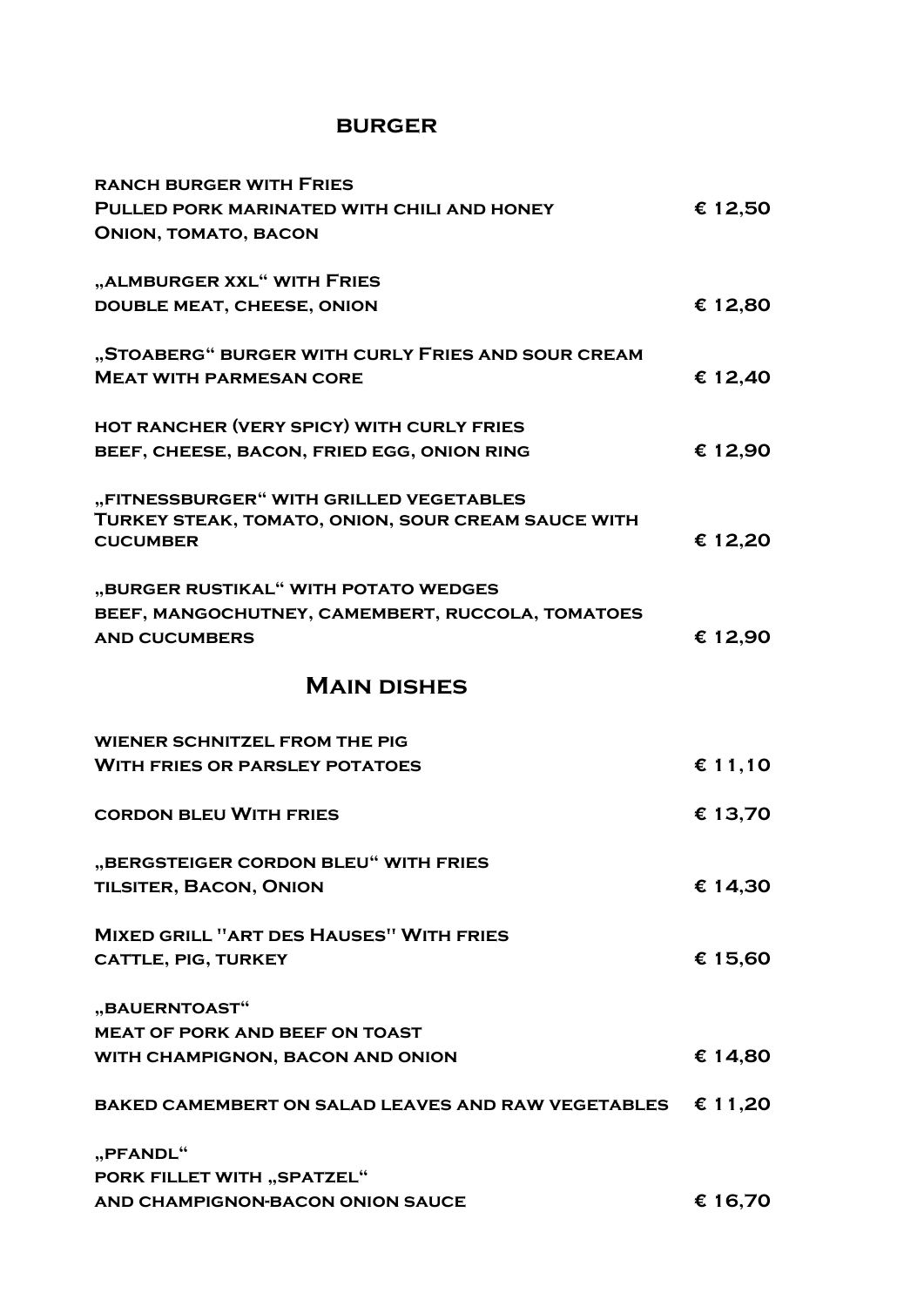| <b>FRIED POTATO WITH FRIED VEGETABLES AND TURKEY STRIPS</b>                 | € 11,80  |
|-----------------------------------------------------------------------------|----------|
| "KASSPATZ <sup>'</sup> L" WITH BACON AND LETTUCE                            | € 10,00  |
| <b>MIXED SALAD WITH TURKEY STRIPS</b>                                       | € 12,60  |
| <b>EXTRA CHARGE FOR RE-ORDERS WITH SALAD INSTEAD OF SIDE</b><br><b>DISH</b> | $E$ 3,10 |
| <b>ON RESERVATION (2 BUSINESS DAYS)</b>                                     |          |
| "GRILLHÜTTE"                                                                |          |
| <b>FROM 4 UP TO 8 PERSONS</b>                                               |          |
| MIXED MEAT PLATE WITH VEGETABLES,                                           |          |
| <b>CORNCOB, SWEET POTATO,</b>                                               |          |
| <b>SHRIMP SKEWER AND GARLIC BREAD</b>                                       | € 23,80  |
| <b>GRILLRIPPERL BARBECUE FOR 2 PERSONS</b>                                  |          |
| <b>WITH CORNCOB AND OVEN POTATO</b>                                         | € 15,60  |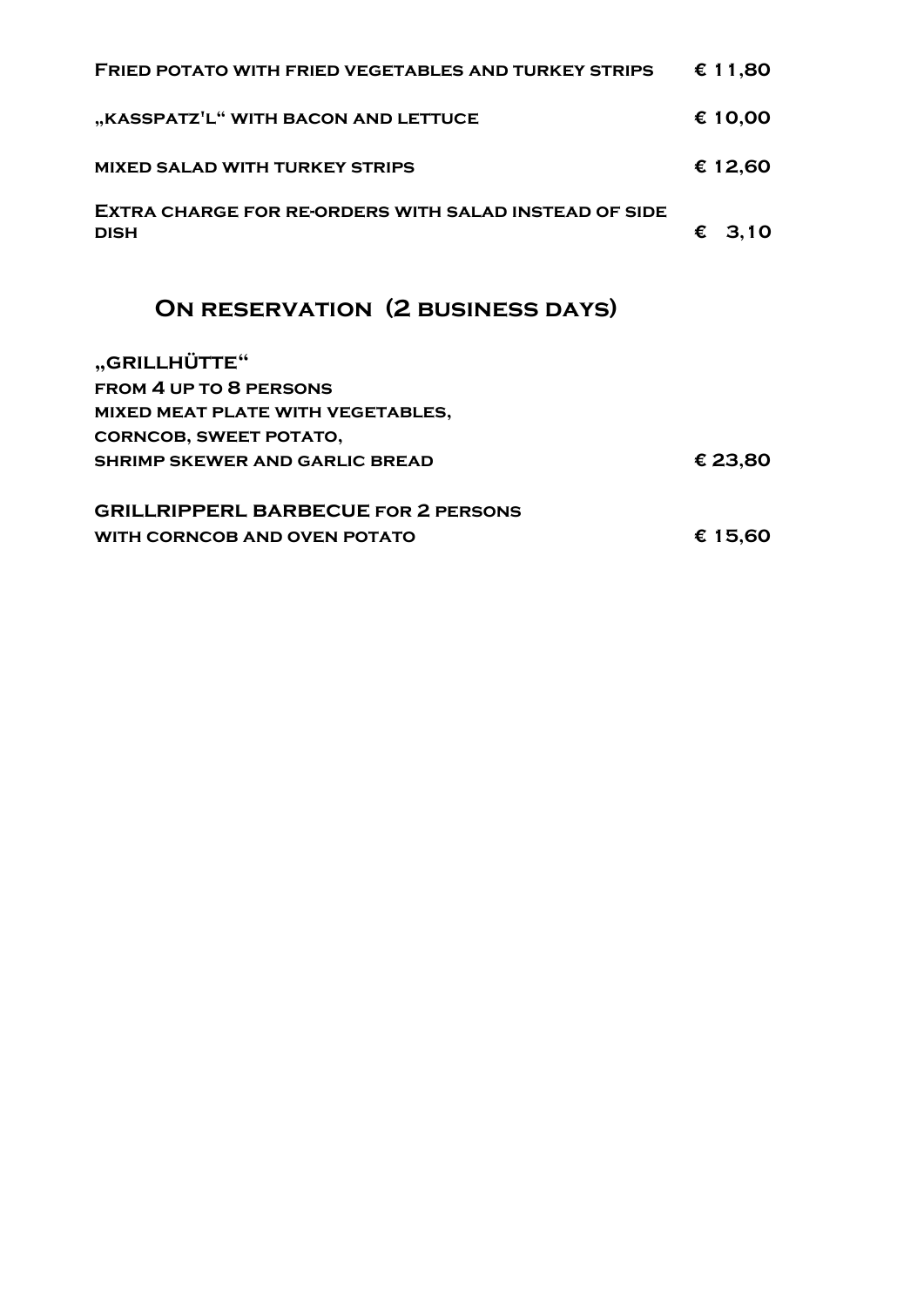# **Fish**

| <b>ALMOND TROUT WITH PARSLEY POTATOE</b>            | € 14,70 |
|-----------------------------------------------------|---------|
| TROUT "MÜLLERIN" WITH PARSLEY POTATOES              | € 14,50 |
| <b>GARLIC TROUT WITH PARSLEY POTATOES</b>           | € 14,70 |
| TROUT "ART DES HAUSES"                              |         |
| <b>WITH BACON, ONION AND PARSLEY POTATOES</b>       | € 15,10 |
| <b>GRILLED TROUT</b>                                |         |
| <b>WITH PAPRIKA, LEEK, VEGETABLES</b>               |         |
| <b>AND FRIED POTATOES</b>                           | € 15,10 |
| TROUT "MEDITERRAN" WITH PARSLEY POTATOES            |         |
| WITH ROASTED OLIVES, ONIONS AND TOMATOES WITH FETA  | € 16,00 |
| TROUT "FÖRSTERART"                                  |         |
| WITH RÖSTI, MUSHROOMS, HAM AND ONION                | € 15,10 |
| TROUT FILLET "RANCHERART"                           |         |
| WITH VEGETABLES, HERB BUTTER                        |         |
| <b>AND FRIED POTATOES</b>                           | € 15,80 |
| <b>GRILLED SALMON TROUT AND ZANDER FILLET</b>       |         |
| <b>ON LETTUCE</b>                                   | € 15,80 |
| <b>BAKED HERB TROUT FILLET</b>                      |         |
|                                                     |         |
| <b>WITH RÖSTI AND ZUCCHINIGEMÜSE</b>                | € 15,80 |
| <b>FISH GRILL PLATE WITH HERBS RICE</b>             |         |
| TROUT AND SALMON TROUT FILLET, ZANDER, FISH SAUSAGE |         |
| AND WHITE WINE-DILL-MINT SAUCE                      | € 16,20 |
| <b>GARLICBREAD</b>                                  | € 3,60  |
| <b>TROUT FILET "RANCHERART"</b>                     |         |
| <b>WITH VEGETABLES, HERB BUTTER</b>                 |         |
| <b>AND FRIED POTATOES</b>                           | € 15,80 |
|                                                     |         |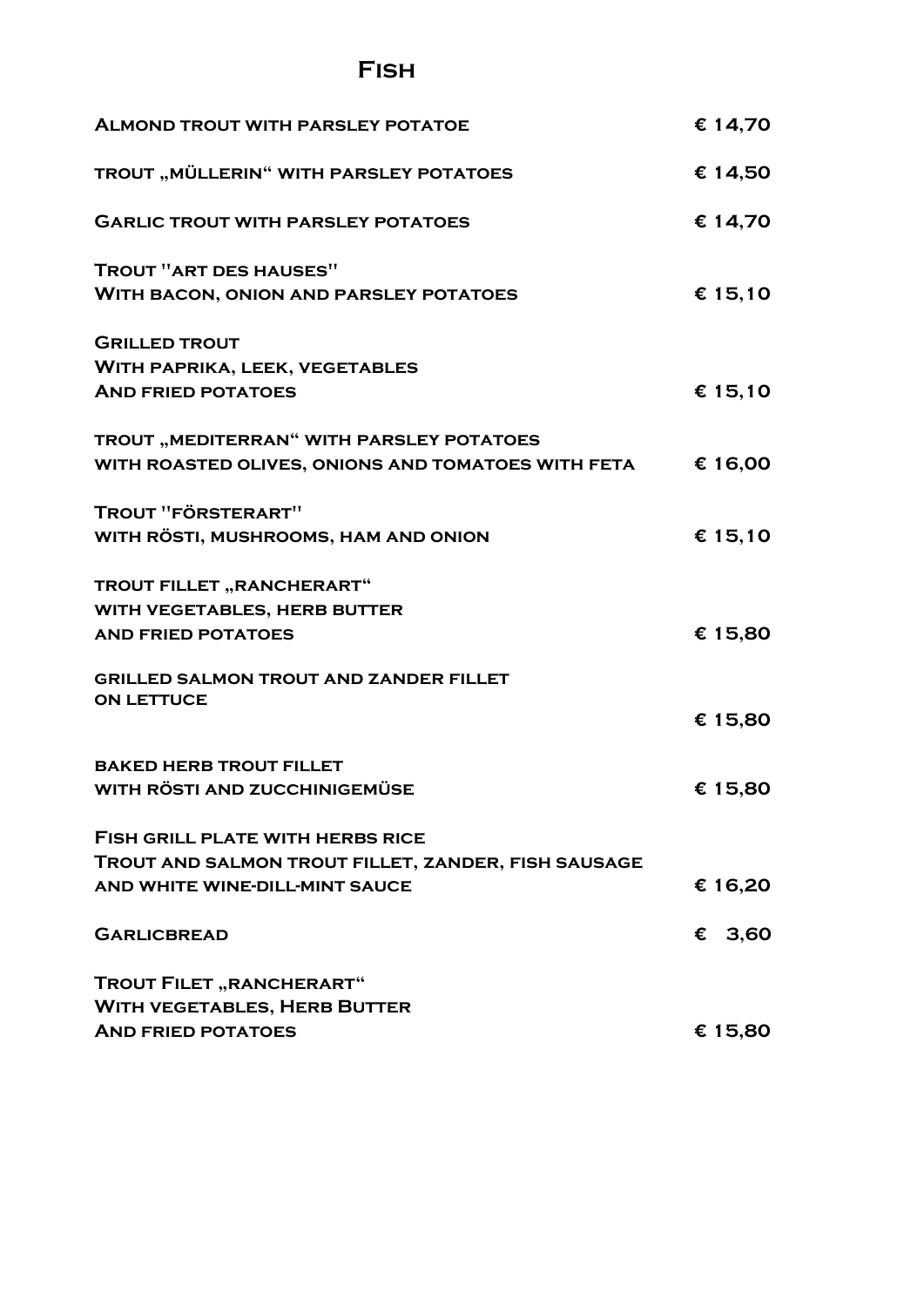### **dessert**

| <b>PARFAITVARIATION WITH HOT FRUITS</b>                                              | € | 6,80            |
|--------------------------------------------------------------------------------------|---|-----------------|
| <b>APPLE- OR SOFT-QUARK-CHEESE STRUDEL</b><br><b>WITH CUSTARD SAUCE OR ICE CREAM</b> |   | € 5,00          |
| <b>APPLE- OR SOFT-QUARK-CHEESE STRUDEL</b>                                           |   | € 2,80          |
| <b>PANNA COTTA WITH FRUITS</b>                                                       |   | $\epsilon$ 4.60 |
| PIES AND CAKE FROM THE SHOWCASE (IF AVAILABLE)                                       |   | 3.50/3.20       |

## **ice**

| <b>ICED COFFEE</b>                                                                          |                 |
|---------------------------------------------------------------------------------------------|-----------------|
| <b>2 BALLS OF VANILLA ICE CRAM</b>                                                          | € 4,20          |
| <b>HEISSE LIEBE</b><br>3 BALLS OF VANILLA ICE CREAM, HOT RASPBERRY, WHIPPED<br><b>CREAM</b> | € $5,40$        |
| <b>COUPE DÄNEMARK</b><br><b>3 BALLS OF VANILLA ICE CREAM, CHOCOLATE SUACE, WHIPPED</b>      |                 |
| <b>CREAM</b>                                                                                |                 |
|                                                                                             | € 5,20          |
| <b>MIXED ICE CREAM WITH WHIPPED CREAM</b>                                                   |                 |
| <b>VANILLA, STRAWBERRY, CHOCOLATE</b>                                                       | € 4,20          |
| <b>ICED EGG LIQUER</b>                                                                      |                 |
| VANILLA, CHOCOLATE, WHIPPED CREAM                                                           | € 6,20          |
| ICE BEE (VANILLA, CHOCOLATE, STRAWBERRY)                                                    | € 3,90          |
| "COOLICORN BECHER" (COTTON CANDY) VANILLA                                                   | € 3,60          |
| "COOL PIRATE" (TUTTI-FRUTTI-CHEWING GUM) VANILLA                                            | $\epsilon$ 3,60 |